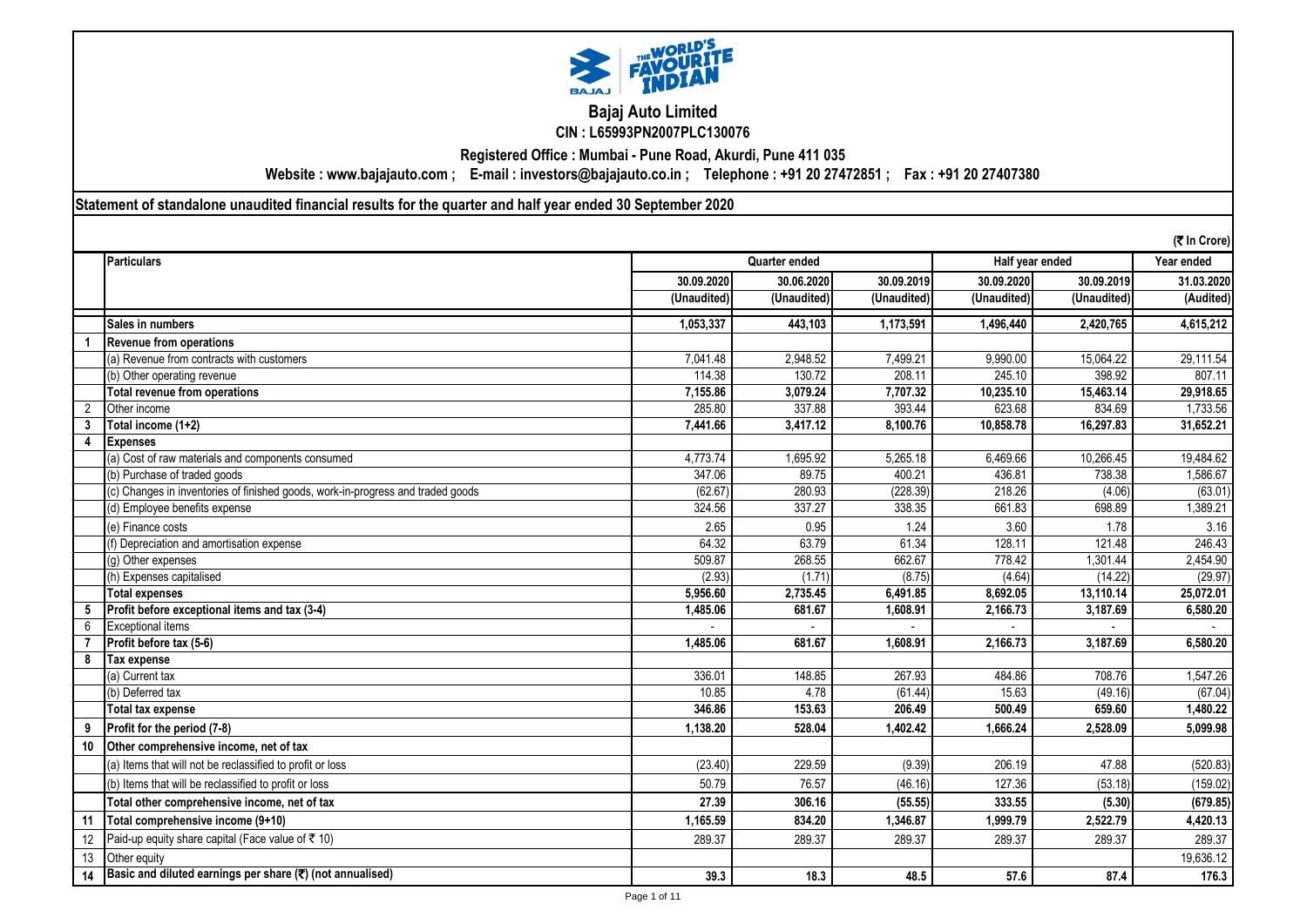|   | <b>Particulars</b>                                                              | As at             |                     | (そ In Crore)        |
|---|---------------------------------------------------------------------------------|-------------------|---------------------|---------------------|
|   |                                                                                 |                   |                     |                     |
|   |                                                                                 | 30.09.2020        | As at<br>30.09.2019 | As at<br>31.03.2020 |
| А | <b>Assets</b>                                                                   | (Unaudited)       | (Unaudited)         | (Audited)           |
|   |                                                                                 |                   |                     |                     |
| 1 | Non-current assets                                                              |                   |                     |                     |
|   | (a) Property, plant and equipment                                               | 1,572.47          | 1,616.15            | 1,602.03            |
|   | (b) Capital work-in-progress                                                    | 58.38<br>53.10    | 18.47<br>54.70      | 46.54               |
|   | (c) Investment property<br>(d) Intangible assets                                | 32.03             | 14.81               | 53.90               |
|   |                                                                                 | 14.42             |                     | 43.09               |
|   | (e) Intangible assets under development                                         | 1,233.26          | 44.88<br>1,222.72   | 13.65               |
|   | (f) Investment in subsidiaries<br>(g) Financial assets                          |                   |                     | 1,233.26            |
|   | Investments                                                                     | 9,719.60          | 15,448.52           | 14,182.94           |
|   | Loans                                                                           | 31.29             | 31.48               | 32.46               |
|   | Other financial assets                                                          |                   | 0.02                | 3.13                |
|   | (h) Income tax assets (net)                                                     | 723.47            | 605.39              | 714.81              |
|   | (i) Other non-current assets                                                    | 235.37            | 192.16              | 250.53              |
|   | Sub-total - Non-current assets                                                  | 13,673.39         | 19,249.30           | 18,176.34           |
|   |                                                                                 |                   |                     |                     |
| 2 | <b>Current assets</b>                                                           |                   |                     |                     |
|   | (a) Inventories                                                                 | 820.09            | 903.14              | 1,063.50            |
|   | (b) Financial assets                                                            |                   |                     |                     |
|   | Investments                                                                     | 9,119.42          | 3,136.18            | 2,779.75            |
|   | Trade receivables                                                               | 2,383.60          | 2.085.97            | 1,725.10            |
|   | Cash and cash equivalents                                                       | 725.73            | 547.40              | 277.33              |
|   | Other bank balances                                                             | 23.76             | 18.48               | 30.94               |
|   | Loans                                                                           | 5.87              | 7.53                | 6.11                |
|   | Other financial assets                                                          | 100.03            | 42.97               | 77.56               |
|   | (c) Other current assets                                                        | 756.04            | 1,227.79            | 636.67              |
|   | Sub-total - Current assets                                                      | 13,934.54         | 7,969.46            | 6,596.96            |
|   | Total - Assets                                                                  | 27,607.93         | 27,218.76           | 24,773.30           |
| в | <b>Equity and liabilities</b>                                                   |                   |                     |                     |
| 1 | Equity                                                                          |                   |                     |                     |
|   | (a) Equity share capital                                                        | 289.37            | 289.37              | 289.37              |
|   | (b) Other equity                                                                | 21,639.36         | 21,941.57           | 19,636.12           |
|   | Sub-total - Equity                                                              | 21,928.73         | 22,230.94           | 19,925.49           |
| 2 | <b>Non-current liabilities</b>                                                  |                   |                     |                     |
|   | (a) Financial liabilities                                                       |                   |                     |                     |
|   | Sales tax deferral                                                              | 126.18            | 125.05              | 125.59              |
|   | (b) Provisions                                                                  | 103.50            | 32.56               | 80.50               |
|   | (c) Deferred tax liabilities (net)                                              | 432.08            | 477.93              | 346.38              |
|   | (d) Government grant                                                            | 39.98             | 42.63               | 41.30               |
|   | (e) Other non-current liabilities                                               | 0.69              | 0.95                | 0.83                |
|   | Sub-total - Non-current liabilities                                             | 702.43            | 679.12              | 594.60              |
| 3 | <b>Current liabilities</b>                                                      |                   |                     |                     |
|   | (a) Financial liabilities                                                       |                   |                     |                     |
|   | Trade payables                                                                  |                   |                     |                     |
|   | Total outstanding dues of micro enterprises and small enterprises               | 26.18             | 2.66                | 13.73               |
|   | Total outstanding dues of creditors other than micro enterprises and small ente | 3,911.22          | 3,510.04            | 3,185.97            |
|   | Other financial liabilities                                                     | 345.08            | 367.60              | 548.27              |
|   | (b) Other current liabilities                                                   | 516.31            | 240.94              | 328.88              |
|   | (c) Provisions                                                                  | 159.59            | 169.07              | 157.97              |
|   |                                                                                 |                   |                     |                     |
|   |                                                                                 |                   |                     |                     |
|   | (d) Government grant                                                            | 2.65              | 2.65<br>15.74       | 2.65                |
|   | (e) Current tax liabilities (net)<br>Sub-total - Current liabilities            | 15.74<br>4,976.77 | 4,308.70            | 15.74<br>4,253.21   |

Page 2 of 11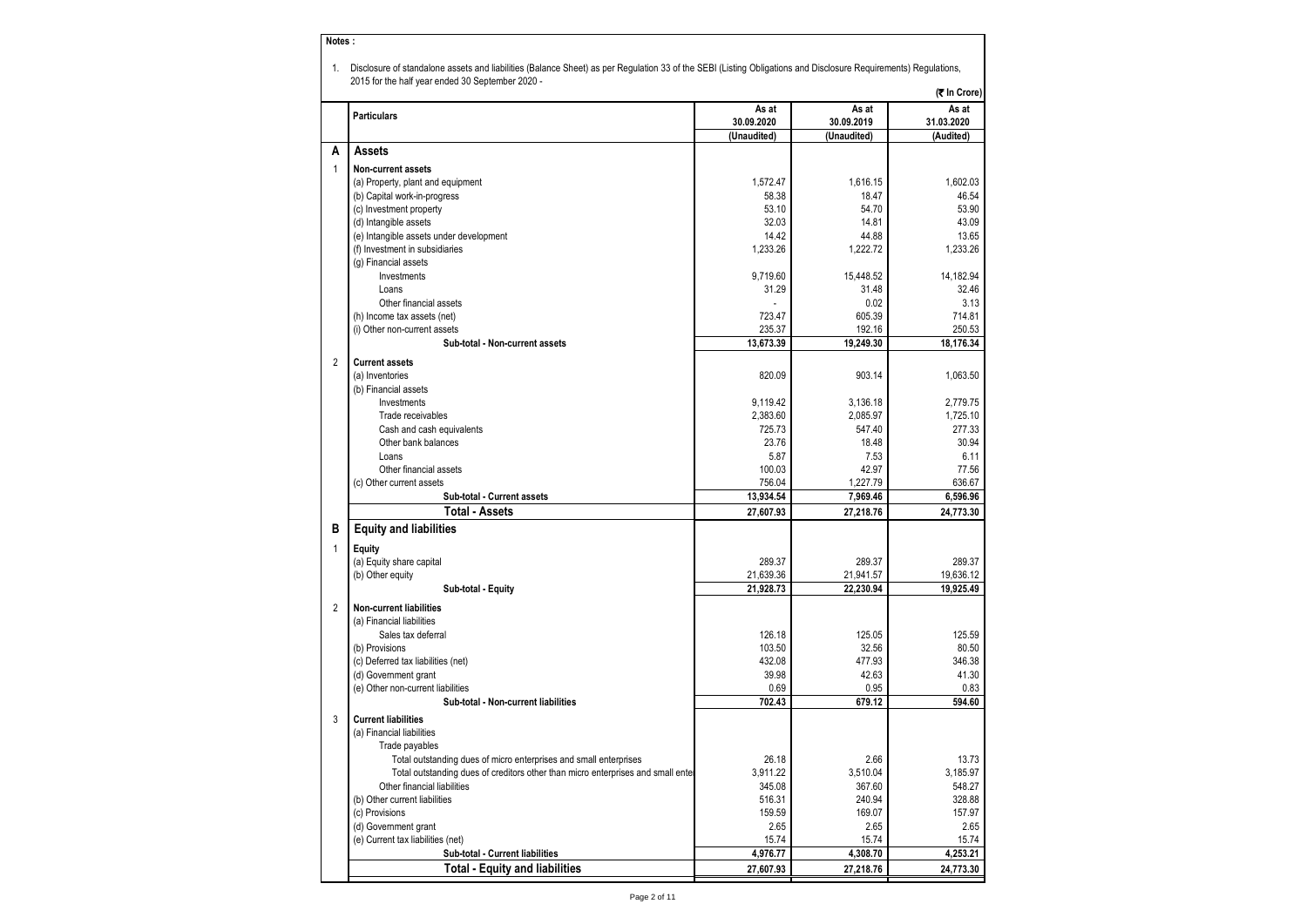|       | <b>Particulars</b>                                                         | Half year ended |          | Half year ended |                      | Year ended | (₹ In Crore) |
|-------|----------------------------------------------------------------------------|-----------------|----------|-----------------|----------------------|------------|--------------|
|       |                                                                            | 30.09.2020      |          | 30.09.2019      |                      | 31.03.2020 |              |
|       |                                                                            | (Unaudited)     |          | (Unaudited)     |                      | (Audited)  |              |
| L.    | <b>Operating activities</b>                                                |                 |          |                 |                      |            |              |
|       | Profit before tax                                                          |                 | 2,166.73 |                 | 3,187.69             |            | 6,580.20     |
|       | Adjustments to reconcile profit before tax to net cash flows:              |                 |          |                 |                      |            |              |
|       | Add:                                                                       |                 |          |                 |                      |            |              |
| i)    | Depreciation and amortisation                                              | 128.11          |          | 121.48          |                      | 246.43     |              |
| ii)   | Loss on property, plant and equipment sold,                                |                 |          |                 |                      |            |              |
|       | demolished, discarded and scrapped                                         | 3.09            |          | 11.63           |                      | 13.70      |              |
| iii)  | Provision for doubtful debts and advances                                  | 12.27           |          | 20.00           |                      | 22.01      |              |
| iv)   | Exchange rate differences on cash and cash equivalents                     | 3.45            |          | 4.11            |                      | 10.01      |              |
| V)    | Exchange loss/(gain) on cash and cash equivalents                          | 0.06            |          |                 |                      | (2.16)     |              |
| vi)   | Exchange loss/(gain) on trade receivables                                  | 0.88            |          | 1.67            |                      | (15.41)    |              |
| vii)  | Exchange loss/(gain) on import payables                                    | $\mathbf{r}$    |          | $\mathbf{r}$    |                      | (1.98)     |              |
| viii) | Interest adjustment on Government grant                                    | 0.59            |          | 0.53            |                      | 1.06       |              |
| ix)   | Interest expense                                                           | 3.01            |          | 1.25            |                      | 2.10       |              |
|       |                                                                            |                 | 151.46   |                 | 160.67               |            | 275.76       |
|       | Less:                                                                      |                 |          |                 |                      |            |              |
| i)    | Investment income included in above:                                       |                 |          |                 |                      |            |              |
|       | Interest income on fixed income securities                                 | 4.70            |          | 7.23            |                      | 17.04      |              |
|       | Interest income on fixed deposits                                          | 7.64            |          |                 |                      | 28.90      |              |
|       | Interest income on fixed maturity plans                                    | 426.55          |          | 449.15          |                      | 903.55     |              |
|       | Profit on sale of other investments, net                                   | 1.99            |          | 0.34            |                      | 19.53      |              |
|       | Gain on valuation and gain on realisation of mutual funds measured at fair | 181.92          |          | 229.96          |                      | 462.70     |              |
|       | value through profit or loss                                               |                 |          |                 |                      |            |              |
|       | Dividend income on investments in subsidiaries                             |                 |          | 103.80          |                      | 208.99     |              |
|       | Dividend income on other strategic investments                             |                 |          | 11.38           |                      | 25.38      |              |
|       | Amortisation of premium/discount on acquisition of fixed income            | (0.35)          |          | 14.82           |                      | 18.24      |              |
|       | securities                                                                 |                 |          |                 |                      |            |              |
|       |                                                                            | 622.45          |          | 816.68          |                      | 1,684.33   |              |
| ii)   | Provision for doubtful debts and advances written back (net)               |                 |          |                 |                      | 0.54       |              |
| iii)  | Government grants                                                          | 1.33            |          | 1.33            |                      | 2.65       |              |
| iv)   | Surplus on sale of property, plant and equipment                           | 1.23            |          | 4.18            |                      | 5.28       |              |
|       |                                                                            |                 | (625.01) |                 | (822.19)<br>2,526.17 |            | (1,692.80)   |
|       |                                                                            |                 | 1,693.18 |                 |                      |            | 5,163.16     |
|       | Change in assets and liabilities                                           |                 |          |                 |                      |            |              |
| i)    | (Increase)/decrease in inventories                                         | 243.41          |          | 58.37           |                      | (101.99)   |              |
| ii)   | (Increase)/decrease in trade receivables                                   | (671.65)        |          | 452.05          |                      | 828.53     |              |
| iii)  | (Increase)/decrease in loans and other assets                              | (132.31)        |          | (176.43)        |                      | 409.28     |              |
| iv)   | Increase/(decrease) in liabilities and provisions                          | 906.02          |          | (564.86)        |                      | (759.30)   |              |
|       |                                                                            |                 | 345.47   |                 | (230.87)             |            | 376.52       |
|       | Annuity payments (net) to VRS/Welfare scheme optees                        |                 | (0.14)   |                 | (0.16)               |            | (0.26)       |
|       | Net cash from operating activities before income-tax                       |                 | 2,038.51 |                 | 2,295.14             |            | 5,539.42     |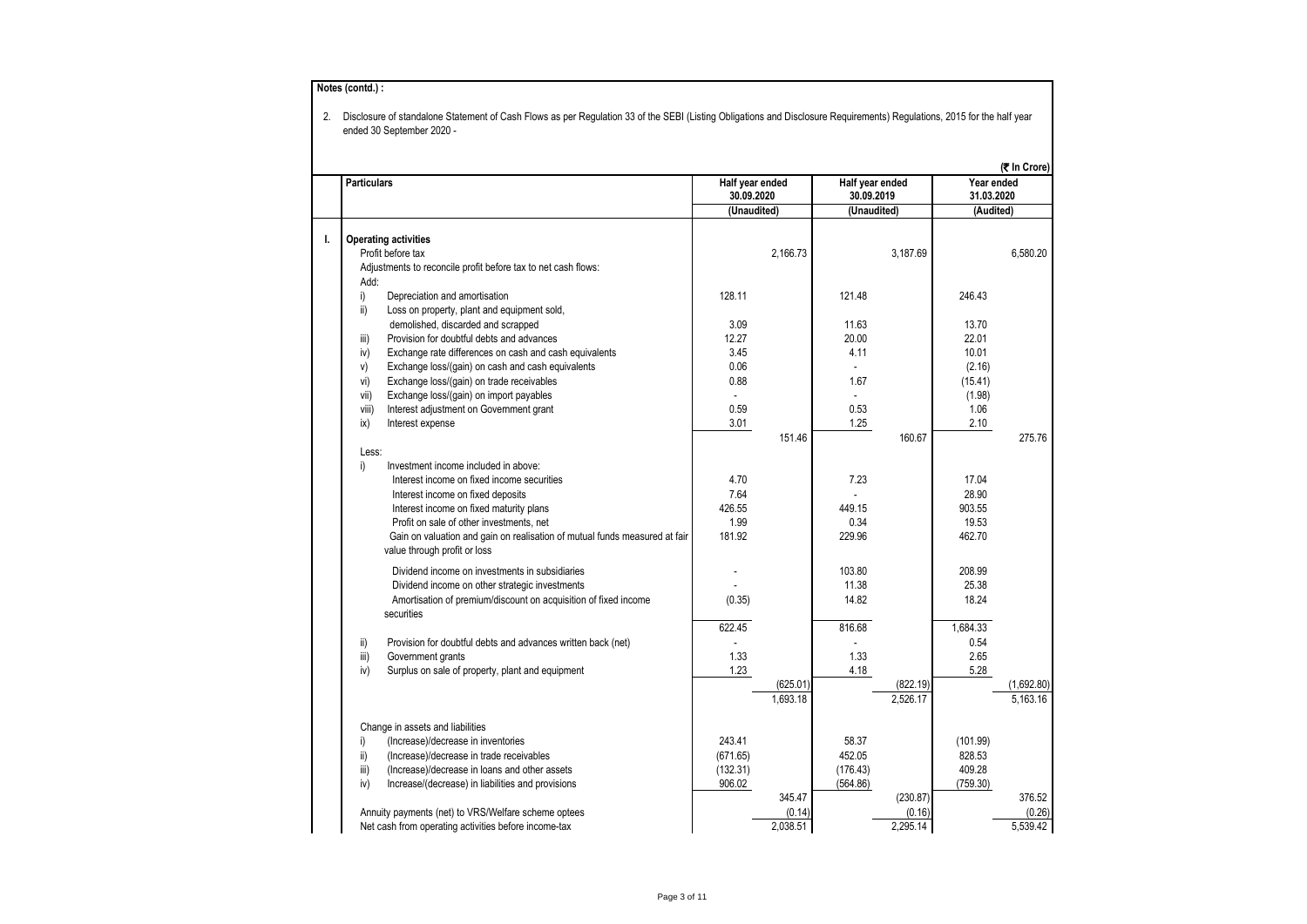|      |                                                                                                                                                                                                                                                                                                                                                                                                                                                                                                                                                                                                                                                                                                             |                                                                                                                   |                                                                                                                         | (<br>The Crore)                                                                                                                                              |
|------|-------------------------------------------------------------------------------------------------------------------------------------------------------------------------------------------------------------------------------------------------------------------------------------------------------------------------------------------------------------------------------------------------------------------------------------------------------------------------------------------------------------------------------------------------------------------------------------------------------------------------------------------------------------------------------------------------------------|-------------------------------------------------------------------------------------------------------------------|-------------------------------------------------------------------------------------------------------------------------|--------------------------------------------------------------------------------------------------------------------------------------------------------------|
|      | <b>Particulars</b>                                                                                                                                                                                                                                                                                                                                                                                                                                                                                                                                                                                                                                                                                          | Half year ended                                                                                                   | Half year ended                                                                                                         | Year ended                                                                                                                                                   |
|      |                                                                                                                                                                                                                                                                                                                                                                                                                                                                                                                                                                                                                                                                                                             | 30.09.2020<br>(Unaudited)                                                                                         | 30.09.2019<br>(Unaudited)                                                                                               | 31.03.2020                                                                                                                                                   |
|      |                                                                                                                                                                                                                                                                                                                                                                                                                                                                                                                                                                                                                                                                                                             |                                                                                                                   |                                                                                                                         | (Audited)                                                                                                                                                    |
|      | Income-tax paid                                                                                                                                                                                                                                                                                                                                                                                                                                                                                                                                                                                                                                                                                             | (493.52)                                                                                                          | (729.74)                                                                                                                | (1,677.66)                                                                                                                                                   |
|      | Net cash flow from / (used in) operating activities                                                                                                                                                                                                                                                                                                                                                                                                                                                                                                                                                                                                                                                         | 1,544.99                                                                                                          | 1,565.40                                                                                                                | 3,861.76                                                                                                                                                     |
| Ш.   | <b>Investing activities</b>                                                                                                                                                                                                                                                                                                                                                                                                                                                                                                                                                                                                                                                                                 |                                                                                                                   |                                                                                                                         |                                                                                                                                                              |
|      | i)<br>Investment in subsidiary<br>$\mathsf{ii}$<br>Sale of investments<br>Purchase of investments<br>iii)<br>Sale/(purchase) of liquid mutual funds, etc., net<br>iv)<br>Investment in treasury shares by ESOP trust<br>V)<br>(Increase) / decrease in other bank balances<br>vi)<br>Purchase of property, plant and equipment (including advances)<br>vii)<br>Sale proceeds of property plant and equipment<br>viii)<br>Capital expenditure on development of technical know-how<br>ix)<br>Investment income<br>ix)<br>Interest income on fixed income securities<br>Interest income on fixed deposits<br>Dividend income on investments in subsidiaries<br>Dividend income on other strategic investments | 3.023.28<br>(2,633.75)<br>(1,419.32)<br>7.18<br>(89.82)<br>4.41<br>(0.77)<br>(1, 108.79)<br>4.70<br>7.64<br>12.34 | 2.075.51<br>(1,008.73)<br>(958.75)<br>(1.05)<br>(84.86)<br>7.84<br>(8.40)<br>21.56<br>7.23<br>103.80<br>11.38<br>122.41 | (10.54)<br>5,178.94<br>(3,517.96)<br>166.96<br>(26.62)<br>(13.51)<br>(282.81)<br>16.74<br>(13.93)<br>1,497.27<br>17.04<br>28.90<br>208.99<br>25.38<br>280.31 |
|      | (Increase) / decrease in interest receivable                                                                                                                                                                                                                                                                                                                                                                                                                                                                                                                                                                                                                                                                | 10.13<br>22.47                                                                                                    | 8.71<br>131.12                                                                                                          | (23.04)<br>257.27                                                                                                                                            |
|      | Net cash flow from / (used in) investing activities                                                                                                                                                                                                                                                                                                                                                                                                                                                                                                                                                                                                                                                         | (1,086.32)                                                                                                        | 152.68                                                                                                                  | 1,754.54                                                                                                                                                     |
| III. | <b>Financing activities</b>                                                                                                                                                                                                                                                                                                                                                                                                                                                                                                                                                                                                                                                                                 |                                                                                                                   |                                                                                                                         |                                                                                                                                                              |
|      | i)<br>Interest expense                                                                                                                                                                                                                                                                                                                                                                                                                                                                                                                                                                                                                                                                                      | (3.01)                                                                                                            | (1.25)                                                                                                                  | (2.10)                                                                                                                                                       |
|      | ii)<br>Dividend paid                                                                                                                                                                                                                                                                                                                                                                                                                                                                                                                                                                                                                                                                                        | (7.20)                                                                                                            | (1,735.15)                                                                                                              | (5, 195.10)                                                                                                                                                  |
|      | iii)<br>Corporate dividend tax paid                                                                                                                                                                                                                                                                                                                                                                                                                                                                                                                                                                                                                                                                         | ×.                                                                                                                | (335.55)                                                                                                                | (1,049.31)                                                                                                                                                   |
|      | Net cash flow from / (used in) financing activities                                                                                                                                                                                                                                                                                                                                                                                                                                                                                                                                                                                                                                                         | (10.21)                                                                                                           | (2,071.95)                                                                                                              | (6, 246.51)                                                                                                                                                  |
|      | Net change in cash and cash equivalents                                                                                                                                                                                                                                                                                                                                                                                                                                                                                                                                                                                                                                                                     | 448.46                                                                                                            | (353.87)                                                                                                                | (630.21)                                                                                                                                                     |
|      | Cash and cash equivalents at the beginning of the year<br>Add/(Less): Effects of exchange rate differences on cash and cash equivalents<br>Cash and cash equivalents at the end of the year                                                                                                                                                                                                                                                                                                                                                                                                                                                                                                                 | 277.33<br>(0.06)<br>725.73<br>÷.                                                                                  | 905.38<br>(4.11)<br>547.40                                                                                              | 905.38<br>2.16<br>277.33<br>÷                                                                                                                                |
|      |                                                                                                                                                                                                                                                                                                                                                                                                                                                                                                                                                                                                                                                                                                             |                                                                                                                   |                                                                                                                         |                                                                                                                                                              |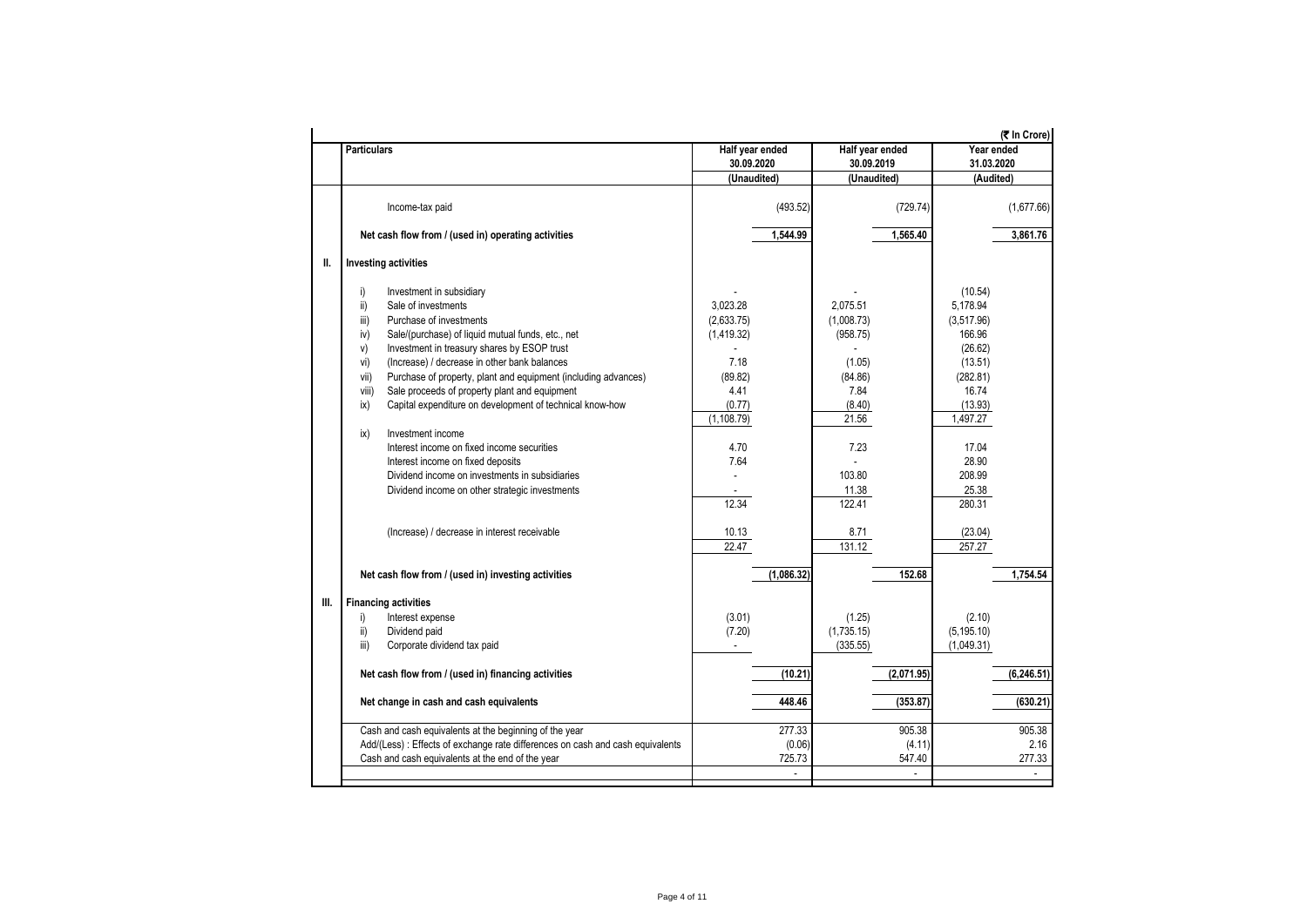**Notes (contd.) :**

- 3 The COVID pandemic is unprecedented and the Company has also experienced its adverse impact. With gradual resumption of operations, plants have started moving towards normalcy, though challenges still exist. While the Company continues to work very closely with all the stakeholders, the situation continues to be still evolving. The Company, as at the date of approval of these financial statements, has relied on available information and assumptions to arrive at its estimates.
- 4 Figures for previous year / period have been regrouped wherever necessary.
- 5 The above results have been reviewed by the Audit Committee, approved by the Board of Directors in the meeting held on 22 October 2020 and subjected to a limited review by the statutory auditors.

**By order of the Board of Directors For Bajaj Auto Limited**

Pune **Rahul Bajaj** Date: 22 October 2020 **Chairman**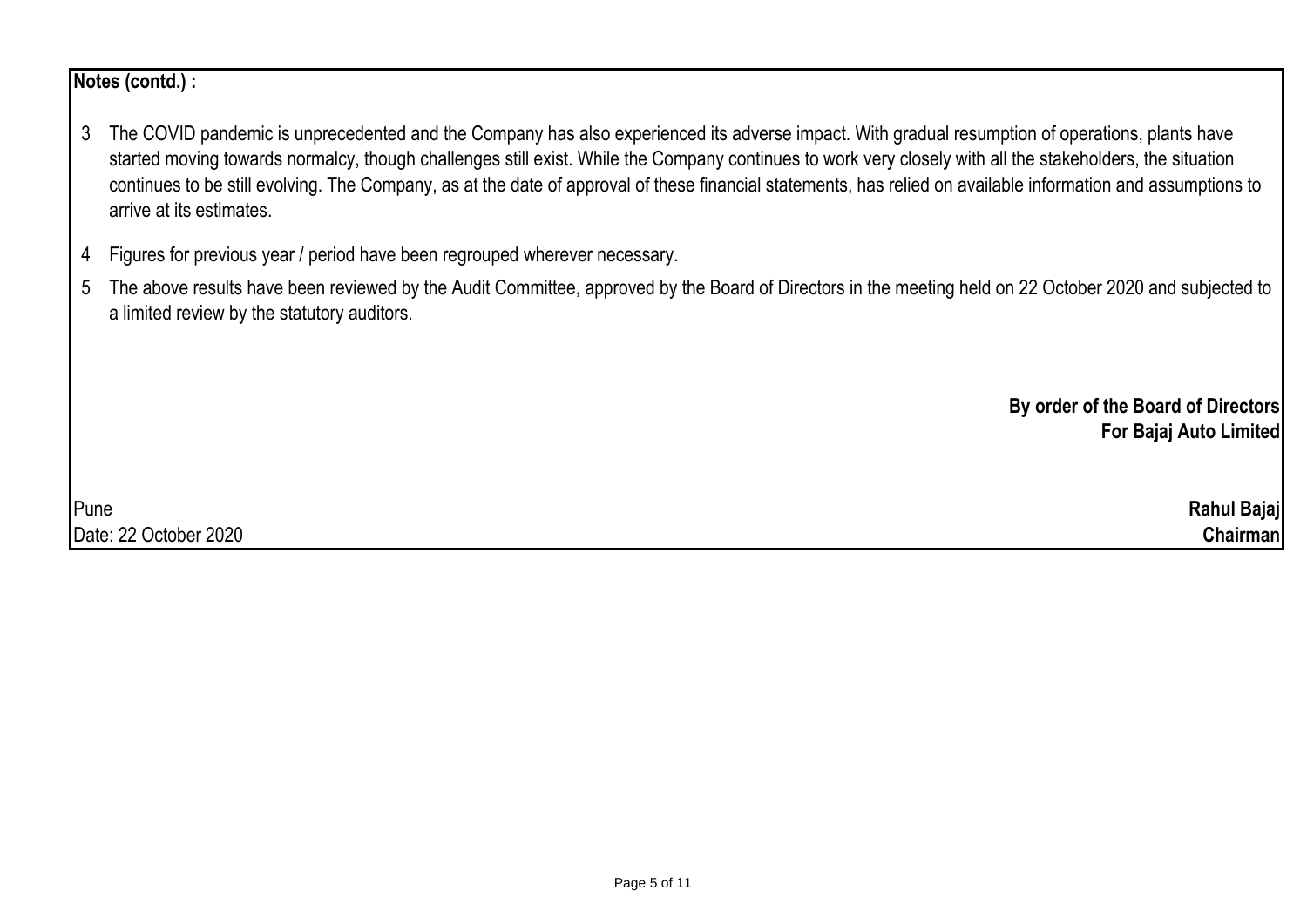

## **Bajaj Auto Limited CIN : L65993PN2007PLC130076**

**Registered Office : Mumbai - Pune Road, Akurdi, Pune 411 035**

**Website : www.bajajauto.com ; E-mail : investors@bajajauto.co.in ; Telephone : +91 20 27472851 ; Fax : +91 20 27407380**

**Statement of consolidated unaudited financial results for the quarter and half year ended 30 September 2020**

|                |                                                                                 |                |                          |             |             | (₹ In Crore)    |                |
|----------------|---------------------------------------------------------------------------------|----------------|--------------------------|-------------|-------------|-----------------|----------------|
|                | <b>Particulars</b>                                                              |                | Quarter ended            |             |             | Half year ended | Year ended     |
|                |                                                                                 | 30.09.2020     | 30.06.2020               | 30.09.2019  | 30.09.2020  | 30.09.2019      | 31.03.2020     |
|                |                                                                                 | (Unaudited)    | (Unaudited)              | (Unaudited) | (Unaudited) | (Unaudited)     | (Audited)      |
| 1              | <b>Revenue from operations</b>                                                  |                |                          |             |             |                 |                |
|                | (a) Revenue from contracts with customers                                       | 7,041.48       | 2,948.52                 | 7.499.21    | 9.990.00    | 15,064.22       | 29.111.54      |
|                | (b) Other operating revenue                                                     | 114.38         | 130.72                   | 208.11      | 245.10      | 398.92          | 807.11         |
|                | <b>Total revenue from operations</b>                                            | 7,155.86       | 3,079.24                 | 7,707.32    | 10,235.10   | 15,463.14       | 29,918.65      |
| 2              | Other income                                                                    | 285.80         | 337.88                   | 393.44      | 623.68      | 730.89          | 1,524.57       |
| 3              | Total income (1+2)                                                              | 7,441.66       | 3,417.12                 | 8,100.76    | 10,858.78   | 16,194.03       | 31,443.22      |
| 4              | <b>Expenses</b>                                                                 |                |                          |             |             |                 |                |
|                | (a) Cost of raw materials and components consumed                               | 4,773.74       | 1,695.92                 | 5,265.18    | 6,469.66    | 10,266.45       | 19,484.62      |
|                | (b) Purchase of traded goods                                                    | 347.06         | 89.75                    | 400.21      | 436.81      | 738.38          | 1,586.67       |
|                | (c) Changes in inventories of finished goods, work-in-progress and traded goods | (62.67)        | 280.93                   | (228.39)    | 218.26      | (4.06)          | (63.01)        |
|                | (d) Employee benefits expense                                                   | 324.99         | 337.68                   | 338.89      | 662.67      | 699.80          | 1,390.81       |
|                | (e) Finance costs                                                               | 2.65           | 0.95                     | 1.24        | 3.60        | 1.78            | 3.16           |
|                | (f) Depreciation and amortisation expense                                       | 64.32          | 63.79                    | 61.34       | 128.11      | 121.48          | 246.43         |
|                | (q) Other expenses                                                              | 509.95         | 268.25                   | 661.35      | 778.20      | 1,300.84        | 2,453.89       |
|                | (h) Expenses capitalised                                                        | (2.93)         | (1.71)                   | (8.75)      | (4.64)      | (14.22)         | (29.97)        |
|                | <b>Total expenses</b>                                                           | 5,957.11       | 2,735.56                 | 6,491.07    | 8,692.67    | 13,110.45       | 25,072.60      |
| 5              | Share of profits of associate                                                   | 56.28          | (132.42)                 | 120.12      | (76.14)     | 111.50          | 321.51         |
| 6              | Profit before exceptional items and tax (3-4+5)                                 | 1,540.83       | 549.14                   | 1,729.81    | 2,089.97    | 3,195.08        | 6,692.13       |
| $\overline{7}$ | <b>Exceptional items</b>                                                        |                |                          |             |             |                 |                |
| 8              | Profit before tax (6-7)                                                         | 1,540.83       | 549.14                   | 1.729.81    | 2.089.97    | 3,195.08        | 6,692.13       |
| 9              | Tax expense                                                                     |                |                          |             |             |                 |                |
|                | (a) Current tax                                                                 | 336.01         | 148.85                   | 267.93      | 484.86      | 708.76          | 1,547.26       |
|                | (b) Deferred tax                                                                | 10.85          | 4.78                     | (61.44)     | 15.63       | (49.16)         | (67.04)        |
|                | <b>Total tax expense</b>                                                        | 346.86         | 153.63                   | 206.49      | 500.49      | 659.60          | 1,480.22       |
| 10             | Profit after tax (8-9)                                                          | 1,193.97       | 395.51                   | 1,523.32    | 1,589.48    | 2,535.48        | 5,211.91       |
| 11             | Profit attributable to non-controlling interest                                 |                | $\overline{\phantom{a}}$ | 0.01        |             |                 |                |
| 12             | Profit for the period (10-11)                                                   | 1,193.97       | 395.51                   | 1,523.31    | 1,589.48    | 2,535.48        | 5,211.91       |
| 13             | Other comprehensive income, net of tax                                          |                |                          |             |             |                 |                |
|                | (a) Items that will not be reclassified to profit or loss                       | (23.40)        | 229.59                   | (9.39)      | 206.19      | 47.88           | (529.01)       |
|                | (b) Items that will be reclassified to profit or loss                           | 112.99         | 145.21                   | (86.42)     | 258.20      | (73.93)         | 19.91          |
|                | Total other comprehensive income, net of tax                                    | 89.59          | 374.80                   | (95.81)     | 464.39      | (26.05)         | (509.10)       |
| 14             | Total comprehensive income (12+13)                                              | 1.283.56       | 770.31                   | 1.427.50    | 2.053.87    | 2.509.43        | 4,702.81       |
|                |                                                                                 |                |                          |             |             |                 |                |
| 15             | Profit attributable to:                                                         |                |                          |             |             |                 |                |
|                | Owners of the company                                                           | 1,193.97       | 395.51                   | 1,523.31    | 1,589.48    | 2,535.48        | 5,211.91       |
|                | Non-controlling interests                                                       | $\overline{a}$ | $\overline{\phantom{a}}$ | 0.01        |             |                 |                |
| 16             | Total comprehensive income attributable to:                                     |                |                          |             |             |                 |                |
|                | Owners of the company                                                           | 1,283.56       | 770.31                   | 1,427.50    | 2,053.87    | 2,509.43        | 4,702.81       |
|                | Non-controlling interests                                                       |                |                          | 0.01        |             |                 | $\blacksquare$ |
|                |                                                                                 |                |                          |             |             |                 |                |
| 17             | Paid-up equity share capital (Face value of ₹10)                                | 289.37         | 289.37                   | 289.37      | 289.37      | 289.37          | 289.37         |
| 18             | Other equity                                                                    |                |                          |             |             |                 | 21,372.71      |
| 19             | Basic and diluted earnings per share (₹) (not annualised)                       | 41.3           | 13.7                     | 52.6        | 54.9        | 87.6            | 180.2          |
|                |                                                                                 |                |                          |             |             |                 |                |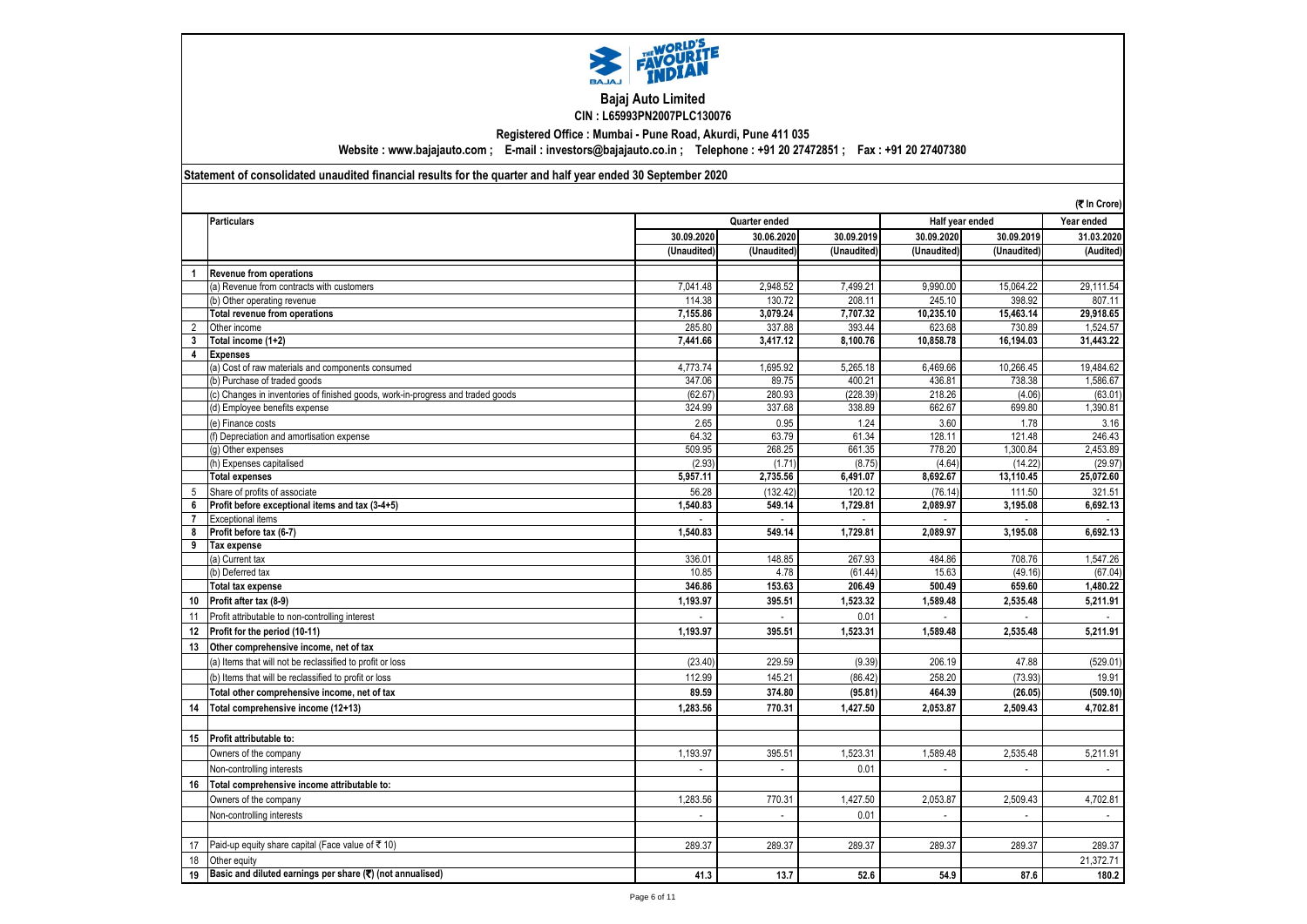|                         | Segment-wise revenue, results and capital employed (consolidated) |             |               |             |             |                 | (₹ In Crore) |
|-------------------------|-------------------------------------------------------------------|-------------|---------------|-------------|-------------|-----------------|--------------|
|                         | <b>Particulars</b>                                                |             | Quarter ended |             |             | Half year ended | Year ended   |
|                         |                                                                   | 30.09.2020  | 30.06.2020    | 30.09.2019  | 30.09.2020  | 30.09.2019      | 31.03.2020   |
|                         |                                                                   | (Unaudited) | (Unaudited)   | (Unaudited) | (Unaudited) | (Unaudited)     | (Audited)    |
|                         | <b>Segment revenue</b>                                            |             |               |             |             |                 |              |
|                         | Automotive                                                        | 7,157.05    | 3,079.28      | 7,725.09    | 10,236.33   | 15,481.15       | 29,967.88    |
|                         | Investments                                                       | 284.61      | 337.84        | 375.67      | 622.45      | 712.88          | 1,475.34     |
|                         | <b>Total</b>                                                      | 7,441.66    | 3,417.12      | 8,100.76    | 10,858.78   | 16,194.03       | 31,443.22    |
| $\overline{2}$          | Segment profit before tax and finance costs                       |             |               |             |             |                 |              |
|                         | Automotive                                                        | 1,259.57    | 213.07        | 1,356.28    | 1,472.64    | 2,485.63        | 5,223.23     |
|                         | Investments                                                       | 283.91      | 337.02        | 374.77      | 620.93      | 711.23          | 1,472.06     |
|                         | Total                                                             | 1,543.48    | 550.09        | 1,731.05    | 2,093.57    | 3,196.86        | 6,695.29     |
|                         | Less: Finance costs                                               | 2.65        | 0.95          | 1.24        | 3.60        | 1.78            | 3.16         |
|                         | Total profit before tax                                           | 1,540.83    | 549.14        | 1,729.81    | 2,089.97    | 3,195.08        | 6,692.13     |
| $\overline{\mathbf{3}}$ | Capital employed                                                  |             |               |             |             |                 |              |
|                         | <b>Segment assets</b>                                             |             |               |             |             |                 |              |
|                         | Automotive                                                        | 9,760.75    | 8,716.37      | 9.288.76    | 9,760.75    | 9,288.76        | 8,745.92     |
|                         | Investments                                                       | 18,914.69   | 16,919.68     | 18,765.22   | 18,914.69   | 18,765.22       | 17,049.29    |
|                         | Unallocable                                                       | 723.47      | 751.85        | 605.39      | 723.47      | 605.39          | 714.81       |
|                         | Sub-total                                                         | 29,398.91   | 26,387.90     | 28,659.37   | 29,398.91   | 28,659.37       | 26,510.02    |
|                         | <b>Segment liabilities</b>                                        |             |               |             |             |                 |              |
|                         | Automotive                                                        | 5,062.86    | 3,364.19      | 4,323.86    | 5,062.86    | 4,323.86        | 4,316.27     |
|                         | Investments                                                       |             |               |             |             |                 |              |
|                         | Unallocable                                                       | 15.74       | 15.74         | 15.74       | 15.74       | 15.74           | 15.74        |
|                         | Sub-total                                                         | 5,078.60    | 3,379.93      | 4,339.60    | 5,078.60    | 4,339.60        | 4,332.01     |
|                         | <b>Capital employed</b>                                           |             |               |             |             |                 |              |
|                         | Automotive                                                        | 4,697.89    | 5,352.18      | 4,964.90    | 4,697.89    | 4,964.90        | 4,429.65     |
|                         | Investments                                                       | 18,914.69   | 16,919.68     | 18,765.22   | 18,914.69   | 18,765.22       | 17,049.29    |
|                         | Unallocable                                                       | 707.73      | 736.11        | 589.65      | 707.73      | 589.65          | 699.07       |
|                         | Total                                                             | 24,320.31   | 23,007.97     | 24,319.77   | 24,320.31   | 24,319.77       | 22,178.01    |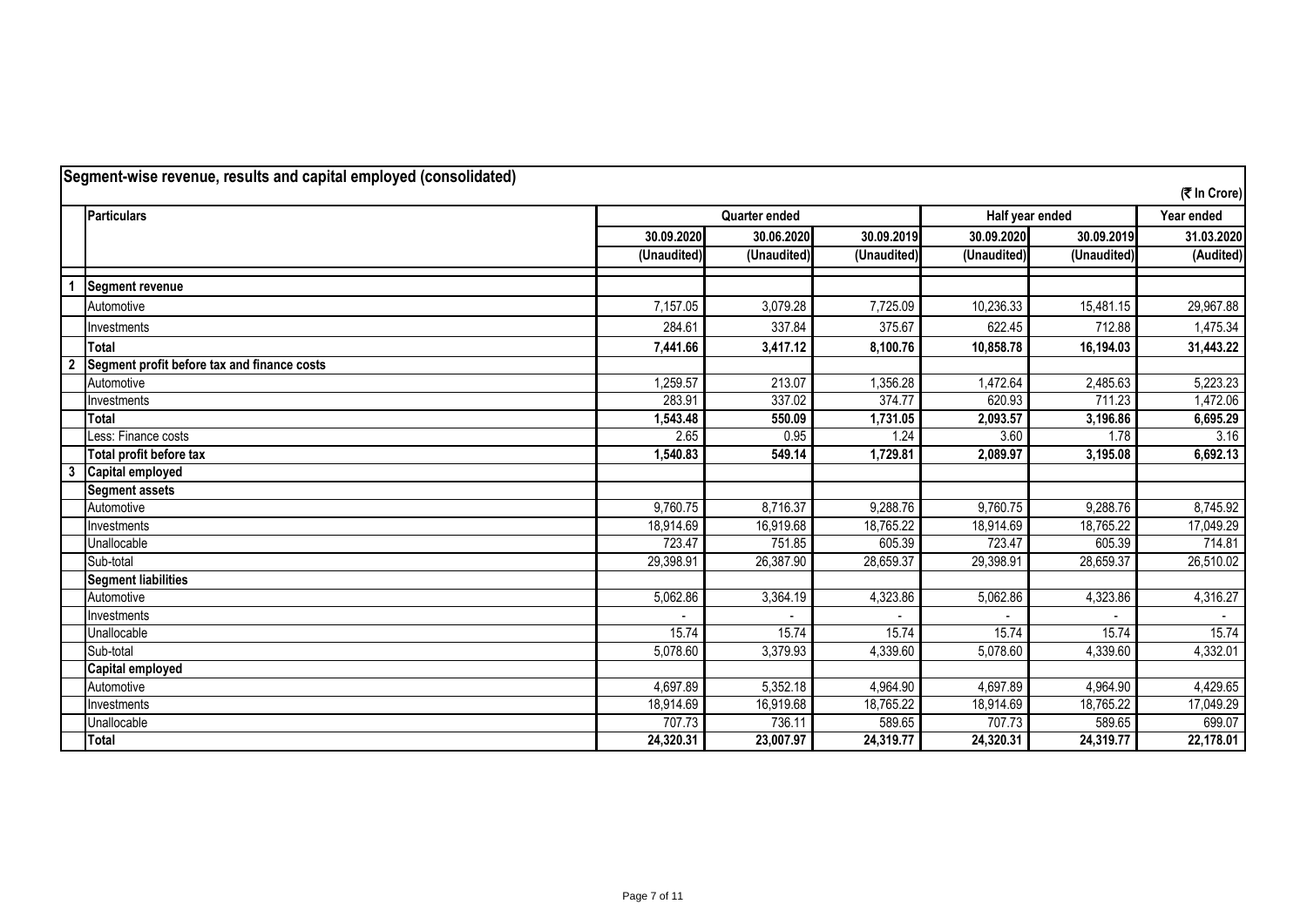## **Notes :**

|  | The consolidated financial results include results of the following companies: |  |
|--|--------------------------------------------------------------------------------|--|
|--|--------------------------------------------------------------------------------|--|

| The consolidated financial results include results of the following companies: |                       |            |                 |
|--------------------------------------------------------------------------------|-----------------------|------------|-----------------|
| Name of the company                                                            | % shareholding and    | Seament    | Consolidated as |
|                                                                                | voting power of Bajaj |            |                 |
|                                                                                | Auto Limited          |            |                 |
| a. PT. Baiai Auto Indonesia                                                    | 99.25%                | Automotive | Subsidiary      |
| b. Bajaj Auto International Holdings BV *                                      | 100%                  | Automotive | Subsidiarv      |
| c. Bajaj Auto (Thailand) Ltd.                                                  | 100%                  | Automotive | Subsidiary      |
|                                                                                |                       |            |                 |

\* The consolidated financial results of Bajaj Auto International Holdings BV include 47.99% interest in KTM AG as an associate.

2. Disclosure of consolidated assets and liabilities (Balance Sheet) as per Regulation 33 of the SEBI (Listing Obligations and Disclosure Requirements) Regulations, 2015 for the half year ended 30 September 2020 - **(**` **In Crore)**

|                |                                                                  |                                    |                                    | יו טוש ווו                       |
|----------------|------------------------------------------------------------------|------------------------------------|------------------------------------|----------------------------------|
|                | <b>Particulars</b>                                               | As at<br>30.09.2020<br>(Unaudited) | As at<br>30.09.2019<br>(Unaudited) | As at<br>31.03.2020<br>(Audited) |
| A              | Assets                                                           |                                    |                                    |                                  |
| $\mathbf{1}$   | Non-current assets                                               |                                    |                                    |                                  |
|                | (a) Property, plant and equipment                                | 1,572.47                           | 1,616.15                           | 1,602.03                         |
|                | (b) Capital work-in-progress                                     | 58.38                              | 18.47                              | 46.54                            |
|                | (c) Investment property                                          | 53.10                              | 54.70                              | 53.90                            |
|                | (d) Intangible assets                                            | 32.03                              | 14.81                              | 43.09                            |
|                | (e) Intangible assets under development                          | 14.42                              | 44.88                              | 13.65                            |
|                | (f) Investment in associate of subsidiary                        | 3,005.15                           | 2,655.94                           | 2,950.89                         |
|                | (g) Financial assets                                             |                                    |                                    |                                  |
|                | Investments                                                      | 9,719.60                           | 15,448.52                          | 14,182.94                        |
|                | Loans                                                            | 31.66                              | 31.48                              | 32.49                            |
|                | Other financial assets                                           |                                    | 0.02                               | 3.13                             |
|                | (h) Income tax assets (net)                                      | 723.47                             | 605.39                             | 714.81                           |
|                | (i) Other non-current assets<br>Sub-total - Non-current assets   | 235.37<br>15,445.65                | 192.16<br>20,682.52                | 250.53<br>19,894.00              |
|                |                                                                  |                                    |                                    |                                  |
| $\overline{2}$ | <b>Current assets</b>                                            |                                    |                                    |                                  |
|                | (a) Inventories                                                  | 820.09                             | 903.14                             | 1,063.50                         |
|                | (b) Financial assets<br>Investments                              | 9,119.42                           | 3,136.18                           | 2.779.75                         |
|                | Trade receivables                                                | 2,383.60                           | 2,085.97                           | 1,725.10                         |
|                | Cash and cash equivalents                                        | 743.45                             | 554.01                             | 285.40                           |
|                | Other bank balances                                              | 23.76                              | 18.48                              | 30.94                            |
|                | Loans                                                            | 5.87                               | 7.53                               | 6.11                             |
|                | Other financial assets                                           | 100.03                             | 42.97                              | 87.98                            |
|                | (c) Other current assets                                         | 757.04                             | 1,228.57                           | 637.24                           |
|                | Sub-total - Current assets                                       | 13,953.26                          | 7,976.85                           | 6,616.02                         |
|                | <b>Total - Assets</b>                                            | 29.398.91                          | 28,659.37                          | 26,510.02                        |
| в              | <b>Equity and liabilities</b>                                    |                                    |                                    |                                  |
| $\mathbf{1}$   | Equity                                                           |                                    |                                    |                                  |
|                | (a) Equity share capital                                         | 289.37                             | 289.37                             | 289.37                           |
|                | (b) Other equity                                                 | 23,430.04                          | 23,382.13                          | 21,372.71                        |
|                | Equity attributable to owners of the Company                     | 23,719.41                          | 23,671.50                          | 21,662.08                        |
|                | (c) Non-controlling interest                                     | 0.01                               | 0.01                               | 0.01                             |
|                | Subtotal - Total equity                                          | 23,719.42                          | 23,671.51                          | 21,662.09                        |
| $\overline{2}$ | <b>Non-current liabilities</b>                                   |                                    |                                    |                                  |
|                | (a) Financial liabilities                                        |                                    |                                    |                                  |
|                | Sales tax deferral                                               | 126.18                             | 125.05                             | 125.59                           |
|                | (b) Provisions                                                   | 103.50                             | 32.56                              | 80.50                            |
|                | (c) Deferred tax liabilities (net)                               | 432.08                             | 477.93                             | 346.38                           |
|                | (d) Government grant                                             | 39.98                              | 42.63                              | 41.30                            |
|                | (e) Other non-current liabilities                                | 0.69                               | 0.95                               | 0.83                             |
|                | Sub-total - Non-current liabilities                              | 702.43                             | 679.12                             | 594.60                           |
| 3              | <b>Current liabilities</b>                                       |                                    |                                    |                                  |
|                | (a) Financial liabilities                                        |                                    |                                    |                                  |
|                | Trade payables                                                   |                                    |                                    |                                  |
|                | Total outstanding dues of micro enterprises and small enterpris  | 26.18                              | 2.66                               | 13.73                            |
|                | Total outstanding dues of creditors other than micro enterprises | 3.911.51                           | 3.510.08                           | 3.186.09                         |
|                | Other financial liabilities                                      | 345.08                             | 367.60                             | 548.27                           |
|                | (b) Other current liabilities                                    | 516.31                             | 240.94                             | 328.88                           |
|                | (c) Provisions<br>(d) Government grant                           | 159.59<br>2.65                     | 169.07<br>2.65                     | 157.97<br>2.65                   |
|                | (e) Current tax liabilities (net)                                | 15.74                              | 15.74                              | 15.74                            |
|                | Sub-total - Current liabilities                                  | 4,977.06                           | 4,308.74                           | 4,253.33                         |
|                | <b>Total - Equity and liabilities</b>                            | 29,398.91                          | 28,659.37                          | 26,510.02                        |
|                |                                                                  |                                    |                                    |                                  |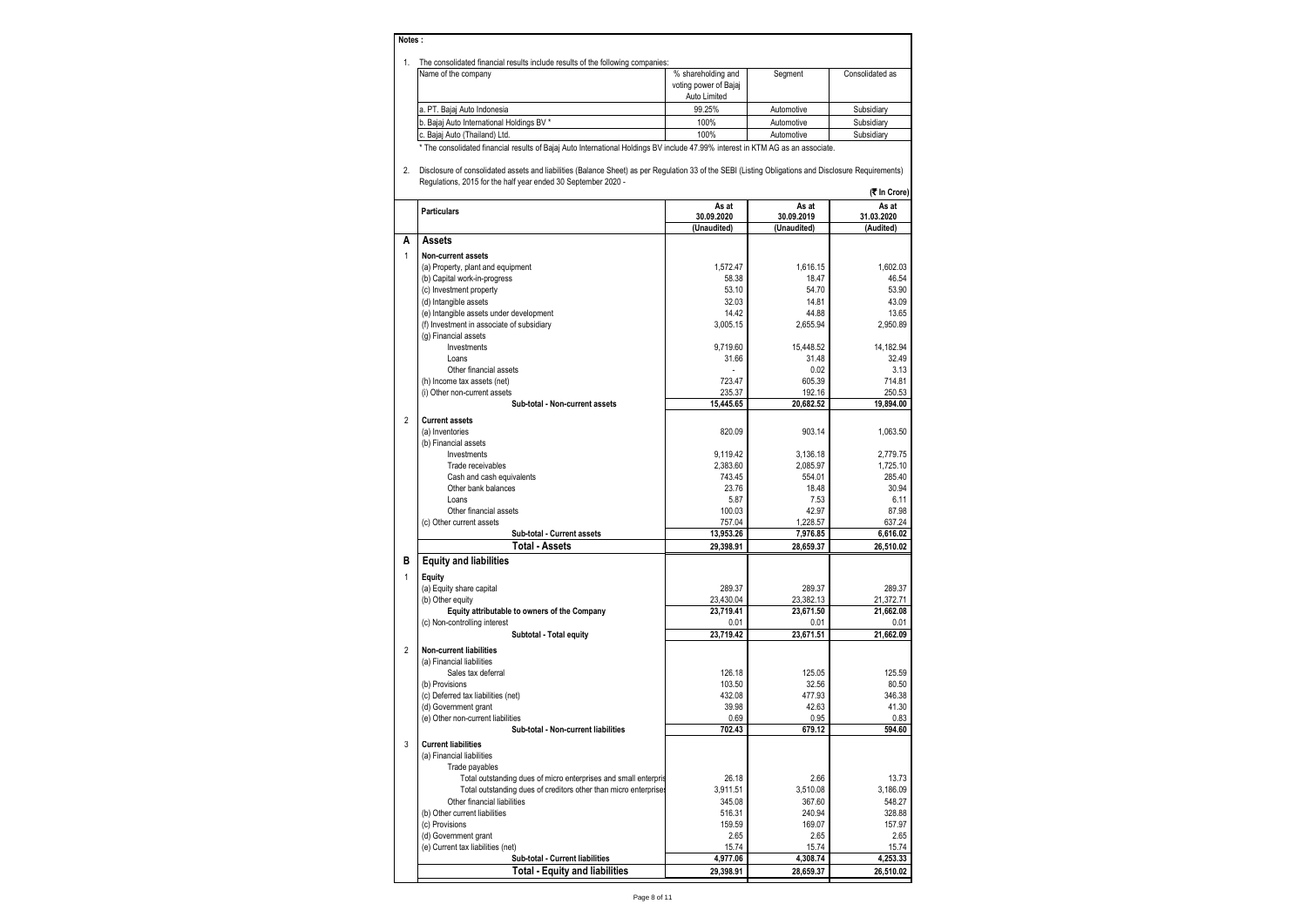|                                                                                                            |                               |          |                               |          |                          | (₹ In Crore) |
|------------------------------------------------------------------------------------------------------------|-------------------------------|----------|-------------------------------|----------|--------------------------|--------------|
| <b>Particulars</b>                                                                                         | Half year ended<br>30.09.2020 |          | Half year ended<br>30.09.2019 |          | Year ended<br>31.03.2020 |              |
|                                                                                                            | (Unaudited)                   |          | (Unaudited)                   |          | (Audited)                |              |
| <b>Operating activities</b>                                                                                |                               |          |                               |          |                          |              |
| Profit before tax                                                                                          |                               | 2,089.97 |                               | 3,195.08 |                          | 6,692.13     |
| Adjustments to reconcile profit before tax to net cash flows:                                              |                               |          |                               |          |                          |              |
| Add:                                                                                                       |                               |          |                               |          |                          |              |
| i)<br>Depreciation and amortisation                                                                        | 128.11                        |          | 121.48                        |          | 246.43                   |              |
| ii)<br>Loss on property, plant and equipment sold,                                                         |                               |          |                               |          |                          |              |
| demolished, discarded and scrapped                                                                         | 3.09                          |          | 11.63                         |          | 13.70                    |              |
| Provision for doubtful debts and advances<br>iii)                                                          | 12.27                         |          | 20.00                         |          | 22.01                    |              |
| iv)<br>Share based payment to employees                                                                    | 3.45                          |          | ä,                            |          | 10.01                    |              |
| V)<br>Exchange rate differences on cash and cash equivalents                                               | 0.06                          |          | 4.11                          |          | (2.16)                   |              |
| vi)<br>Exchange loss/(gain) on trade receivables                                                           | 0.88                          |          | 1.67                          |          | (15.41)                  |              |
| vii)<br>Exchange loss/(gain) on import payables                                                            | $\mathbf{r}$                  |          | $\mathbf{r}$                  |          | (1.98)                   |              |
| viii)<br>Interest adjustment on Government grant                                                           | 0.59                          |          | 0.53                          |          | 1.06                     |              |
| ix)<br>Interest expense                                                                                    | 3.01                          |          | 1.25                          |          | 2.10                     |              |
|                                                                                                            |                               | 151.46   |                               | 160.67   |                          | 275.76       |
| Less:                                                                                                      |                               |          |                               |          |                          |              |
| i)<br>Investment income included in above:                                                                 |                               |          |                               |          |                          |              |
| Interest income on fixed income securities                                                                 | 4.70                          |          | 7.23                          |          | 17.04                    |              |
| Interest income on fixed deposits                                                                          | 7.64                          |          |                               |          | 28.90                    |              |
| Interest income on fixed maturity plans                                                                    | 426.55<br>1.99                |          | 449.15                        |          | 903.55<br>19.53          |              |
| Profit on sale of other investments, net                                                                   | 181.92                        |          | 0.34<br>229.96                |          | 462.70                   |              |
| Gain on valuation and gain on realisation of mutual funds measured at fair<br>value through profit or loss |                               |          |                               |          |                          |              |
|                                                                                                            |                               |          |                               |          |                          |              |
| Dividend income on other strategic investments                                                             |                               |          | 11.38                         |          | 25.38                    |              |
| Amortisation of premium/discount on acquisition of fixed income<br>securities                              | (0.35)                        |          | 14.82                         |          | 18.24                    |              |
|                                                                                                            | 622.45                        |          | 712.88                        |          | 1,475.34                 |              |
|                                                                                                            |                               |          | 111.50                        |          | 321.51                   |              |
| ii)<br>Share of profits of associate<br>iii)                                                               | (76.14)                       |          |                               |          | 0.54                     |              |
| Provision for doubtful debts and advances written back (net)<br>iv)<br>Government grants                   | 1.33                          |          | 1.33                          |          | 2.65                     |              |
| V)<br>Surplus on sale of property, plant and equipment                                                     | 1.23                          |          | 4.18                          |          | 5.28                     |              |
|                                                                                                            |                               | (548.87) |                               | (829.89) |                          | (1,805.32)   |
|                                                                                                            |                               | 1,692.56 |                               | 2,525.86 |                          | 5,162.57     |
| Change in assets and liabilities                                                                           |                               |          |                               |          |                          |              |
| i)<br>(Increase)/decrease in inventories                                                                   | 243.41                        |          | 58.37                         |          | (101.99)                 |              |
| ii)<br>(Increase)/decrease in trade receivables                                                            | (671.65)                      |          | 452.05                        |          | 828.53                   |              |
| iii)<br>(Increase)/decrease in loans and other assets                                                      | (122.65)                      |          | (176.93)                      |          | 398.53                   |              |
| iv)<br>Increase/(decrease) in liabilities and provisions                                                   | 906.19                        |          | (564.92)                      |          | (759.28)                 |              |
|                                                                                                            |                               | 355.30   |                               | (231.43) |                          | 365.79       |
| Annuity payments (net) to VRS/Welfare scheme optees                                                        |                               | (0.14)   |                               | (0.16)   |                          | (0.26)       |
| Net cash from operating activities before income-tax                                                       |                               | 2,047.72 |                               | 2,294.27 |                          | 5,528.10     |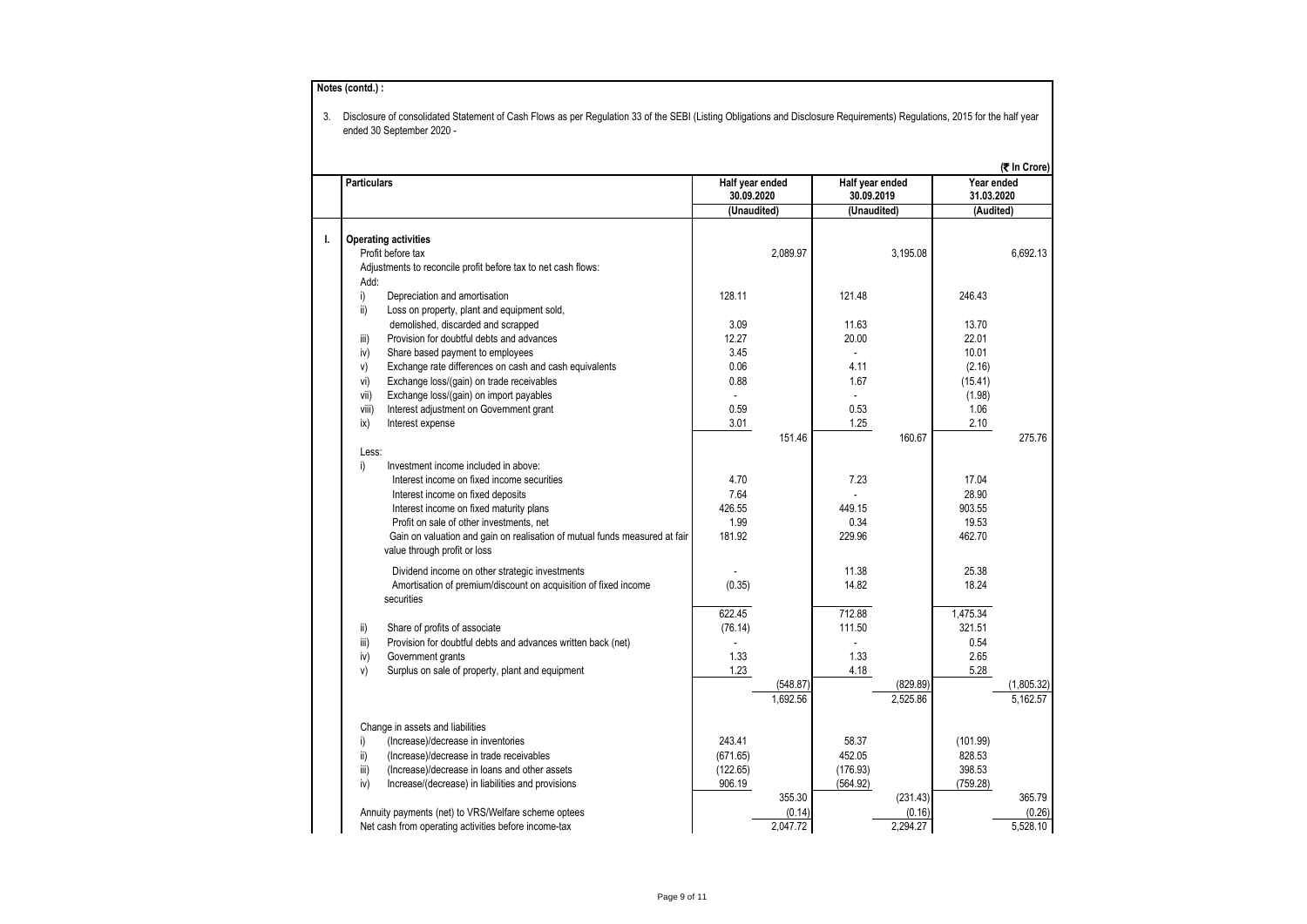|      |                                                                                |                               |                               | (<br>The Crore)          |
|------|--------------------------------------------------------------------------------|-------------------------------|-------------------------------|--------------------------|
|      | <b>Particulars</b>                                                             | Half year ended<br>30.09.2020 | Half year ended<br>30.09.2019 | Year ended<br>31.03.2020 |
|      |                                                                                | (Unaudited)                   | (Unaudited)                   | (Audited)                |
|      | Income-tax paid                                                                | (493.52)                      | (729.74)                      | (1,677.66)               |
|      | Net cash flow from / (used in) operating activities                            | 1,554.20                      | 1,564.53                      | 3.850.44                 |
| Ш.   | <b>Investing activities</b>                                                    |                               |                               |                          |
|      | Sale of investments<br>i)                                                      | 3,023.28                      | 2,075.51                      | 5,178.94                 |
|      | ii)<br>Purchase of investments                                                 | (2,633.75)                    | (1,008.73)                    | (3,517.96)               |
|      | iii)<br>Sale/(purchase) of liquid mutual funds, etc., net                      | (1,419.32)                    | (958.75)                      | 166.96                   |
|      | iv)<br>Investment in treasury shares by ESOP trust                             |                               |                               | (26.62)                  |
|      | (Increase) / decrease in other bank balances<br>V)                             | 7.18                          | (1.05)                        | (13.51)                  |
|      | Purchase of property, plant and equipment (including advances)<br>vi)          | (89.82)                       | (84.86)                       | (282.81)                 |
|      | Sale proceeds of property plant and equipment<br>vii)                          | 4.41                          | 7.84                          | 16.74                    |
|      | Capital expenditure on development of technical know-how<br>viii)              | (0.77)                        | (8.40)                        | (13.93)                  |
|      |                                                                                | (1, 108.79)                   | 21.56                         | 1,507.81                 |
|      | Investment income<br>ix)                                                       |                               |                               |                          |
|      | Interest income on fixed income securities                                     | 4.70                          | 7.23                          | 17.04                    |
|      | Interest income on fixed deposits                                              | 7.64                          |                               | 28.90                    |
|      | Dividend income on other strategic investments                                 |                               | 11.38                         | 25.38                    |
|      |                                                                                | 12.34                         | 18.61                         | 71.32                    |
|      | (Increase) / decrease in interest receivable                                   | 10.13<br>22.47                | 8.71<br>27.32                 | (23.04)<br>48.28         |
|      | Net cash flow from / (used in) investing activities                            | (1,086.32)                    | 48.88                         | 1,556.09                 |
| III. | <b>Financing activities</b>                                                    |                               |                               |                          |
|      | Interest expense<br>i)                                                         | (3.01)                        | (1.25)                        | (2.10)                   |
|      | ii)<br>Dividend paid                                                           | (7.20)                        | (1,735.15)                    | (5, 195.10)              |
|      | Corporate dividend tax paid<br>iii)                                            | $\sim$                        | (335.55)                      | (1,049.31)               |
|      |                                                                                |                               |                               |                          |
|      | Net cash flow from / (used in) financing activities                            | (10.21)                       | (2,071.95)                    | (6, 246.51)              |
| IV.  | Change in foreign currency translation arising on consolidation                | 0.44                          | 101.02                        | 207.58                   |
|      | Net change in cash and cash equivalents                                        | 458.11                        | (357.52)                      | (632.40)                 |
|      | Cash and cash equivalents at the beginning of the year                         | 285.40                        | 915.64                        | 915.64                   |
|      | Add/(Less) : Effects of exchange rate differences on cash and cash equivalents | (0.06)                        | (4.11)                        | 2.16                     |
|      | Cash and cash equivalents at the end of the year                               | 743.45                        | 554.01                        | 285.40                   |
|      |                                                                                | $\mathbf{r}$                  | $\mathcal{L}_{\mathcal{A}}$   | ÷.                       |
|      |                                                                                |                               |                               |                          |